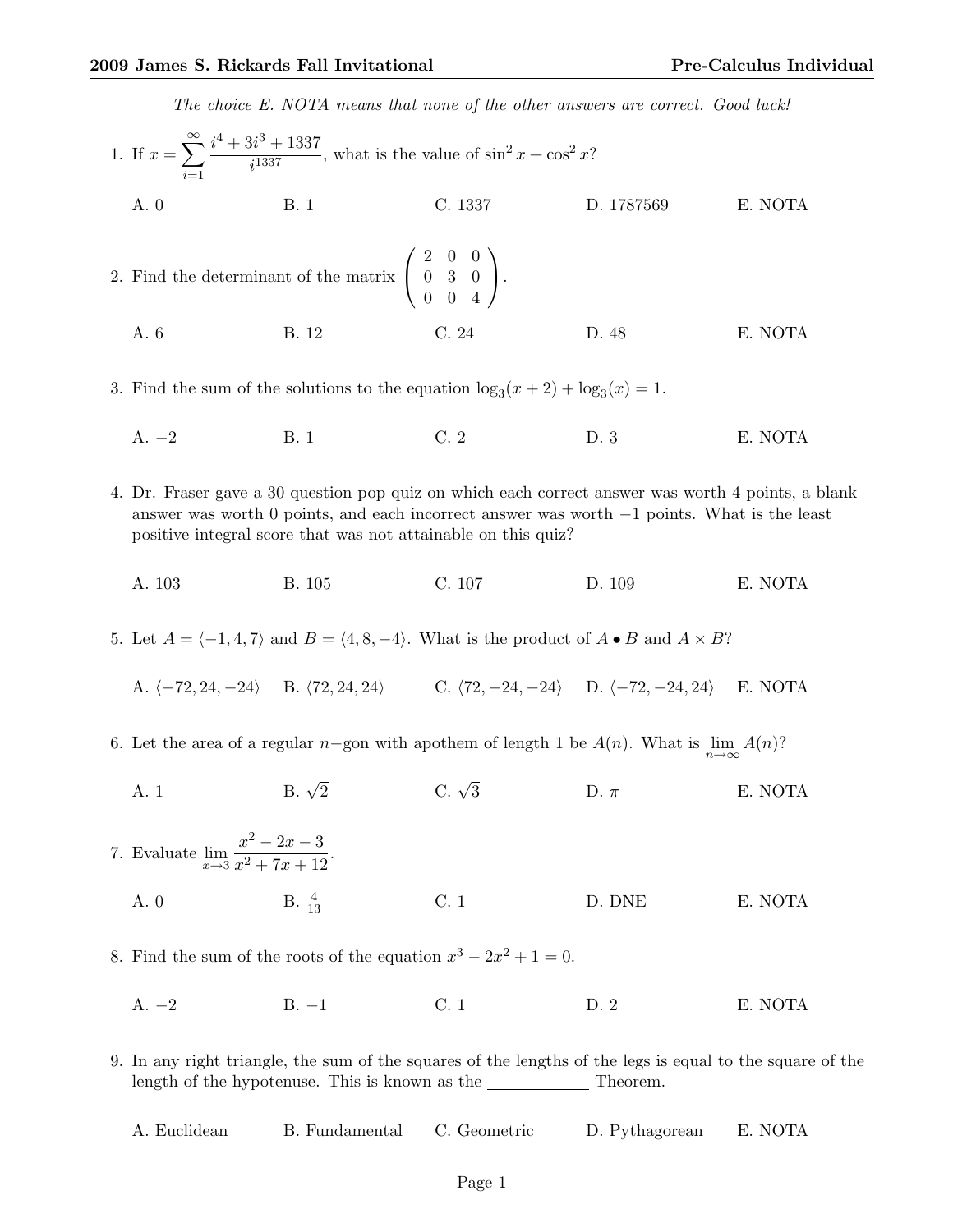| 10. The sum of the infinite geometric series $\sin x - \sin^2 x + \cdots$ is $\frac{1}{3}$ . Find x, given that $0 \le x \le \frac{\pi}{2}$ . |                    |                                                            |                    |         |  |  |
|-----------------------------------------------------------------------------------------------------------------------------------------------|--------------------|------------------------------------------------------------|--------------------|---------|--|--|
| A. $\frac{\pi}{6}$                                                                                                                            | B. $\frac{\pi}{4}$ | C. $\frac{\pi}{3}$                                         | D. $\frac{\pi}{2}$ | E. NOTA |  |  |
| 11. Evaluate $\log_2 3 \cdot \log_3 4 \cdot \log_4 5 \cdots \log_{2008} 2009$ .                                                               |                    |                                                            |                    |         |  |  |
| A. 1                                                                                                                                          | <b>B.</b> 11       | C. $\log_2 2009$ D. $\frac{2019045}{2008!}$                |                    | E. NOTA |  |  |
| 12. Evaluate $i^{2009} - i^{2008} + i^{2007} - i^{2006} + \cdots + i^{3} - i^{2} + i$ , where $i = \sqrt{-1}$ .                               |                    |                                                            |                    |         |  |  |
| A. 0                                                                                                                                          | <b>B.</b> 1        | C. $1 + i$ D. $-1 - i$                                     |                    | E. NOTA |  |  |
| 13. Find the remainder when $(2x^{2009} - 4x^{2008} + 8x^{2001} - 16x^{2000} + 32x - 5)$ is divided by $(x - 2)$ .                            |                    |                                                            |                    |         |  |  |
| A. 59                                                                                                                                         | B. 62              | C. 65                                                      | D. 69              | E. NOTA |  |  |
| 14. Given that $\ln(\cos\theta + i\sin\theta) = i\theta$ , evaluate $e^{-\frac{\pi}{2}i}$ . Note that $i = \sqrt{-1}$ .                       |                    |                                                            |                    |         |  |  |
| A. $i$                                                                                                                                        |                    | B. $-1$ C. $-i$                                            | D.1                | E. NOTA |  |  |
| 15. When $\frac{4x+7}{x^3+3x^2-4x}$ is written as $\frac{A}{x} + \frac{B}{x+4} + \frac{C}{x-1}$ , what is $3(A+B+C)$ ?                        |                    |                                                            |                    |         |  |  |
| A. 0                                                                                                                                          | <b>B.</b> 1        | C.2                                                        | D.3                | E. NOTA |  |  |
| 16. Evaluate $2\cos^2 15^\circ - 1$ .                                                                                                         |                    |                                                            |                    |         |  |  |
| A. 0 B. $\frac{1}{2}$                                                                                                                         |                    | C. $\frac{\sqrt{2}}{2}$ D. $\frac{\sqrt{3}}{2}$            |                    | E. NOTA |  |  |
| 17. Evaluate $\cos 60^{\circ} + \sin 60^{\circ} + \tan 60^{\circ} + \sec 60^{\circ} + \csc 60^{\circ} + \tan 60^{\circ}$ .                    |                    |                                                            |                    |         |  |  |
| A. 5                                                                                                                                          |                    | B. $\frac{5\sqrt{3}+5}{2}$ C. $5\sqrt{3}$ D. $5\sqrt{3}+5$ |                    | E. NOTA |  |  |
| 18. Consider the function $f(\theta) = 1337 - 6\sin(\theta - \frac{\pi}{4})$ . Find the sum of the amplitude and period of f.                 |                    |                                                            |                    |         |  |  |
| $A. -14$<br>$B. -2$                                                                                                                           |                    | C. $-6 + 2\pi$ D. $6 + 2\pi$                               |                    | E. NOTA |  |  |
| 19. What is the area of a triangle with two sides of length 10 and 60 that meet at a $150^{\circ}$ angle?                                     |                    |                                                            |                    |         |  |  |
| A. 300                                                                                                                                        | B. $300\sqrt{3}$   | C. 600                                                     | D. $600\sqrt{3}$   | E. NOTA |  |  |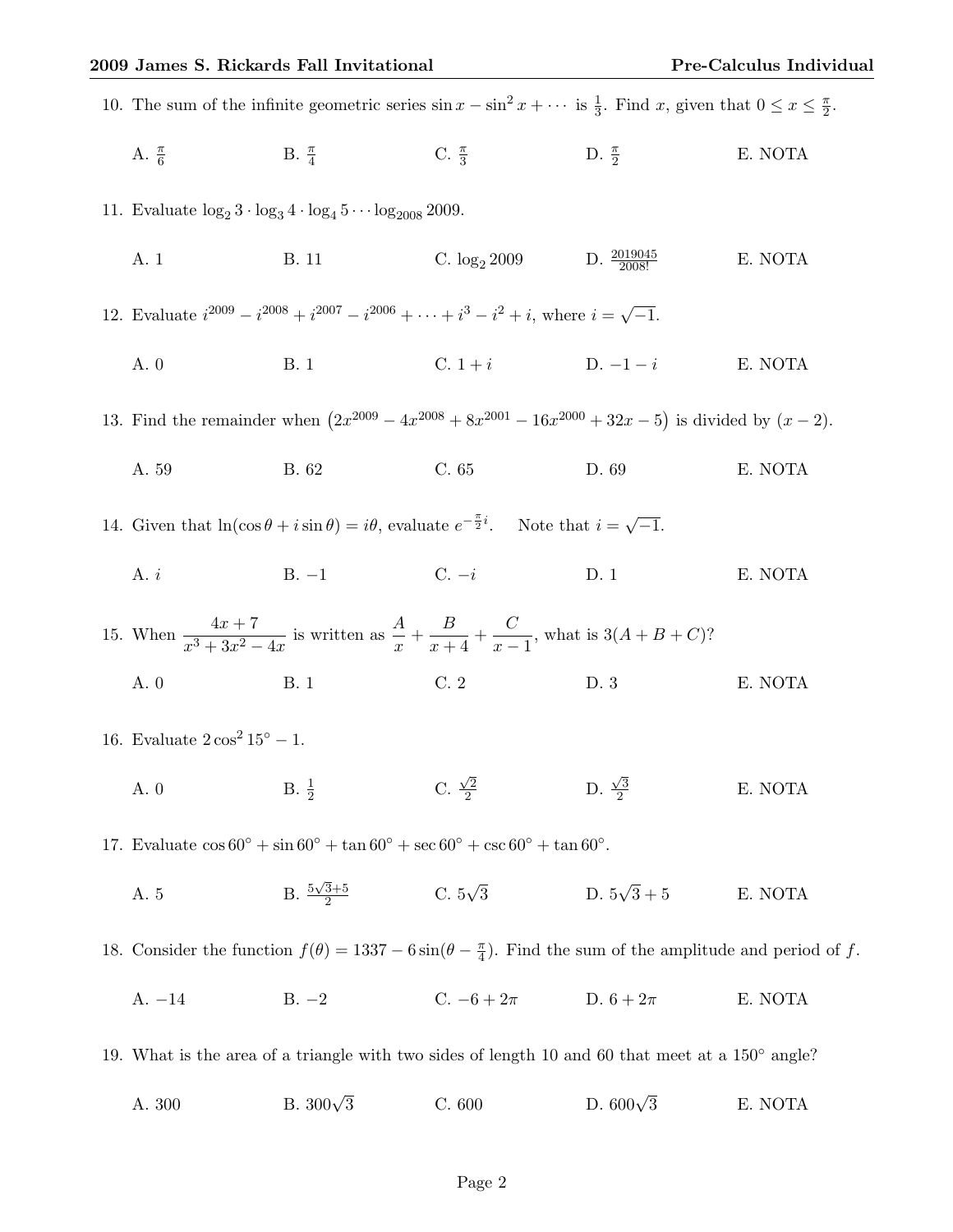For questions 20-21, consider the conic  $8x^2 + 4\sqrt{3}xy + 4y^2 + 4x + 8y = 256$ .

- 20. Given that the conic is not degenerate, what type of conic is it?
	- A. Circle B. Ellipse C. Hyperbola D. Parabola E. NOTA

21. The angle of rotation,  $0 \leq \theta \leq \frac{\pi}{2}$  $\frac{\pi}{2}$ , for this conic is:

A.  $\frac{\pi}{6}$ B.  $\frac{\pi}{4}$ C.  $\frac{\pi}{3}$  $\frac{\pi}{3}$  D.  $\frac{\pi}{2}$ E. NOTA

22. Dhyan, who loves Statistics, has two dice. He rolls the first die, and if the number is not prime, he records this number. If he rolls a prime, he then rolls the second die and records the sum of the two numbers rolled (on the first and second die). What is the probability that the number Dhyan records is prime?

- A.  $\frac{7}{36}$  $B. \frac{9}{36}$ C.  $\frac{11}{36}$ D.  $\frac{17}{36}$ E. NOTA
- 23. Eli notices that Pratik's parabolic house is symmetric about the middle of the house, and has a maximum height of 40 feet. If the house is 50 feet wide, how many feet tall is it 20 feet from either side?
	- A.  $\frac{86}{5}$ B.  $\frac{191}{5}$  $\frac{91}{5}$  C.  $\frac{192}{5}$  D.  $\frac{202}{5}$ E. NOTA
- 24. What is the largest positive integer n for which  $n^3 + 100$  is divisible by  $n + 100$ ?
	- A. 0 B. 1 C. 320 D. 485 E. NOTA
- 25. Find the area of a triangle with side lengths 5, 4, and  $\sqrt{21}$ .
	- A.  $\frac{5\sqrt{3}}{2}$  $\frac{\sqrt{3}}{2}$  B.  $5\sqrt{3}$  C.  $10\sqrt{3}$ D.  $20\sqrt{3}$ E. NOTA

26. Simplify  $\frac{\csc x \cdot \sec x \cdot \cot x \cdot \sin x}{\sin 3x \cos 2x - \cos 3x \sin 2x}$ .

- A.  $\cot^2 x$  B.  $\tan^2 x$  C.  $\csc^2 x$  D.  $\sec^2 x$  E. NOTA
- 27. Find the value of  $k > 0$  so that f is continuous.

$$
f(x) = \begin{cases} x^2 - x & x < k \\ x^3 + x^2 - 3x & x \ge k \end{cases}
$$
  
A. 0  
B. 1  
C. 2  
D. 3  
E. NOTA